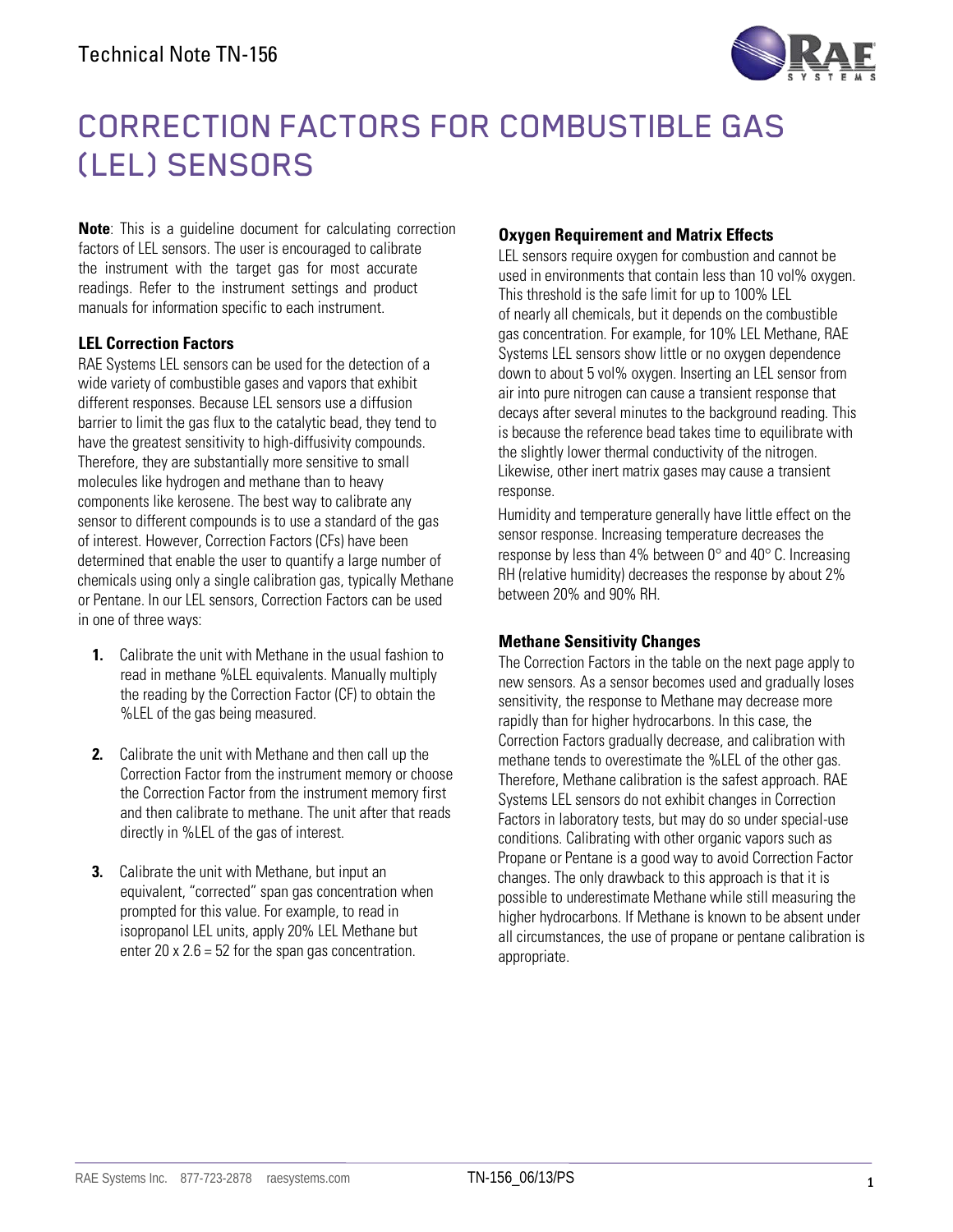

#### **Correction Factors when Calibrating with Non-methane Compounds**

To obtain Correction Factors for other span gases, simply divide the value on the methane scale in the table by the Methane value for the span compound. For example, to obtain CFs on the n-pentane scale, divide all the numbers in the table, column LEL CF by 2.1. Thus, when calibrating with n-pentane the new CF for ammonia is  $1 / 2.1 = 0.48$ . Note that this

calculation is done internally in RAE Systems instruments that have separately selectable span and measurement gases. Therefore, in these cases, simply enter the span and measurement compounds (without changing the CFs), and the unit automatically calculates and applies the new factor.

| <b>Chemical</b>      | 100%           | LEL CF*        | Dimethylbutane          | 1.2            | 2.3                         |
|----------------------|----------------|----------------|-------------------------|----------------|-----------------------------|
|                      | <b>LEL</b>     |                | Dimethylpentane, 2,3-   | 1.1            | 2.5                         |
|                      | (Vol%)         |                | Dioxane, 1,4-           | $\overline{2}$ | 2.4                         |
| Acetaldehyde         | 4              | 1.7            | Ethane                  | 3              | 1.4                         |
| Acetic acid          | $\overline{4}$ | 2.5            | Ethanol                 | 3.3            | 1.8                         |
| Acetic Anhydride     | 2.7            | 2.7            | Ethene                  | 2.7            | 1.3                         |
| Acetone              | 2.5            | 1.9            | Ethyl acetate           | $\overline{2}$ | 2.4                         |
| Acetonitrile         | 3              | 1.7            | Ethyl benzene           | 0.8            | 2.7                         |
| Acetylene            | 2.5            | 2.9            | Ethyl bromide           | 6.8            | 2.6                         |
| Allyl Alcohol        | 2.5            | 2.1            | Ethyl chloride          | 3.8            | $\mathcal{Z}_{\mathcal{C}}$ |
| Ammonia              | 15             | $\it 1$        | Ethyl ether             | 1.9            | 2.2                         |
| Aniline              | 1.3            | 6.3            | Ethylamine              | 3.5            | 1.7                         |
| Benzene              | 1.2            | 2.1            | Ethyl formate           | 2.8            | 2.2                         |
| Butadiene, 1,3-      | $\overline{2}$ | 1.8            | Ethyl mercaptan         | 2.8            | $\overline{2}$              |
| Butane, i-           | 1.8            | 1.7            | Ethyl methyl ether      | $\overline{2}$ | 1.9                         |
| Butane, n-           | 1.9            | 1.9            | Ethyl pentane           | 1.2            | 2.8                         |
| Butanol, i-          | 1.7            | 2.3            | Ethylene oxide          | 3              | 1.7                         |
| Butanol, n-          | 1.4            | 2.8            | Gasoline,               | 1.3            | 2.6                         |
| Butanol, t-          | 2.4            | 2.2            | Heptane, n-             | 1.1            | 2.5                         |
| Butene-1             | 1.6            | 1.9            | Hexadiene, 1,4-         | $\overline{2}$ | 2.3                         |
| Butene-2, cis        | 1.7            | 1.9            | Hexane, n-              | 1.1            | 2.1                         |
| Butene-2, trans      | 1.8            | 1.9            | Hydrazine               | 2.9            | 4.7                         |
| Butyric acid         | $\overline{2}$ | 3.7            | Hydrogen                | $\overline{4}$ | $\mathbf{1}$                |
| Carbon monoxide      | 12.5           | 1.3            | Hydrogen cyanide        | 5.6            | 1.6                         |
| Carbonyl sulfide     | 12             | 1.9            | Isobutene (Isobutylene) | 1.8            | 1.6                         |
| Chlorobenzene        | 1.3            | 3.7            | Isopropanol             | $\overline{2}$ | 2.2                         |
| Chloropropane, 1-    | 2.6            | 2.2            | Methane                 | 5              | $\mathbf{1}$                |
| Cyanogen             | 6.6            | 1.8            | Methanol                | 6              | 1.6                         |
| Cyclohexane          | 1.3            | 2.1            | Methyl acetate          | 3.1            | 2.2                         |
| Cyclopropane         | 2.4            | 1.6            | Methylamine             | 4.9            | 1.4                         |
| Decane, n-           | 0.8            | 3.3            | Methyl bromide          | 10             | 2.4                         |
| Dichloroethane, 1,2- | 6.2            | 5.4            | Methyl chloride         | 8.1            | 1.8                         |
| Dichloromethane      | 13             | 2.3            | Methyl ether            | 3.4            | 1.7                         |
| Diisobutyl ketone    | 0.8            | 3.2            | Methyl ethyl ketone     | 1.4            | 2.2                         |
| Dimethyl sulfide     | 2.2            | $\overline{2}$ | Methyl formate          | 4.5            | 1.9                         |